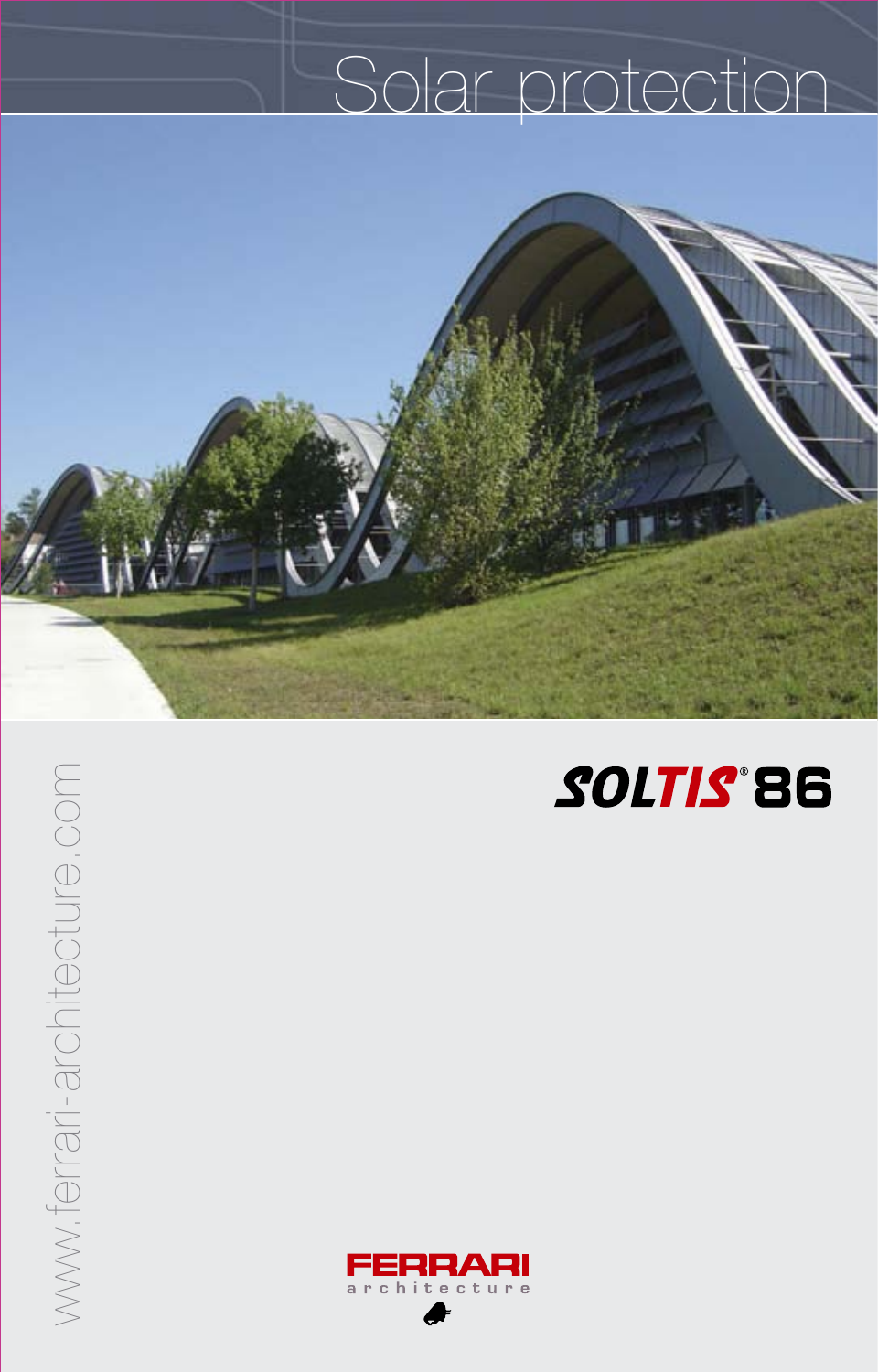# SOLTIS® 86

**Micro-ventilated textiles for solar protection**

*Main applications:* Facade blinds - Veranda and conservatory blinds - Shadesails

# **Thermal protection and light management**

Soltis® 86 is the perfect textile choice for essential solar protection combined with openness to let in more light.

Soltis® 86 makes a big contribution to building heating management by cutting out up to 86% of the sun's rays.

North-facing facades and conservatories needing greater amounts of light are situations where Soltis® 86 textiles really come into their own.



*Reuter's Agency - Geneva – Switzerland*

#### LowE: high energy performance

 $\int$  The Soltis® 86 range has been further enriched by two new references featuring a specific Low Emissivity treatment (LowE =  $0.45$ ).

This treatment assists in increasing interior comfort in buildings by re-emitting less heat. Soltis® 86 LowE therefore forms a passive cooling source and contributes to improving a building's energy performance.

*Example of values given for colour shade 86-2063E (according to EN 14501 with type "C" double glazing insulating materials)*



# Transparency and visibility toward the outside

Soltis® 86 provides greater visibility toward the outside, plus much-appreciated visual comfort in many types of buildings.







## **Netallic and matching colours**

Soltis® 86 is a perfect complement to the Soltis® 92 and Soltis® 93 ranges. As most of the colours in the three ranges are matchable you can cover all the facades of a building while respecting each one's specific thermal and light protection requirements.

The innovative Soltis® 86 metallic finishes open up new horizons for blending solar protection textiles with the building and its surroundings.

Aluminum, gold, copper and bronze are particularly well suited colours in modern architecture.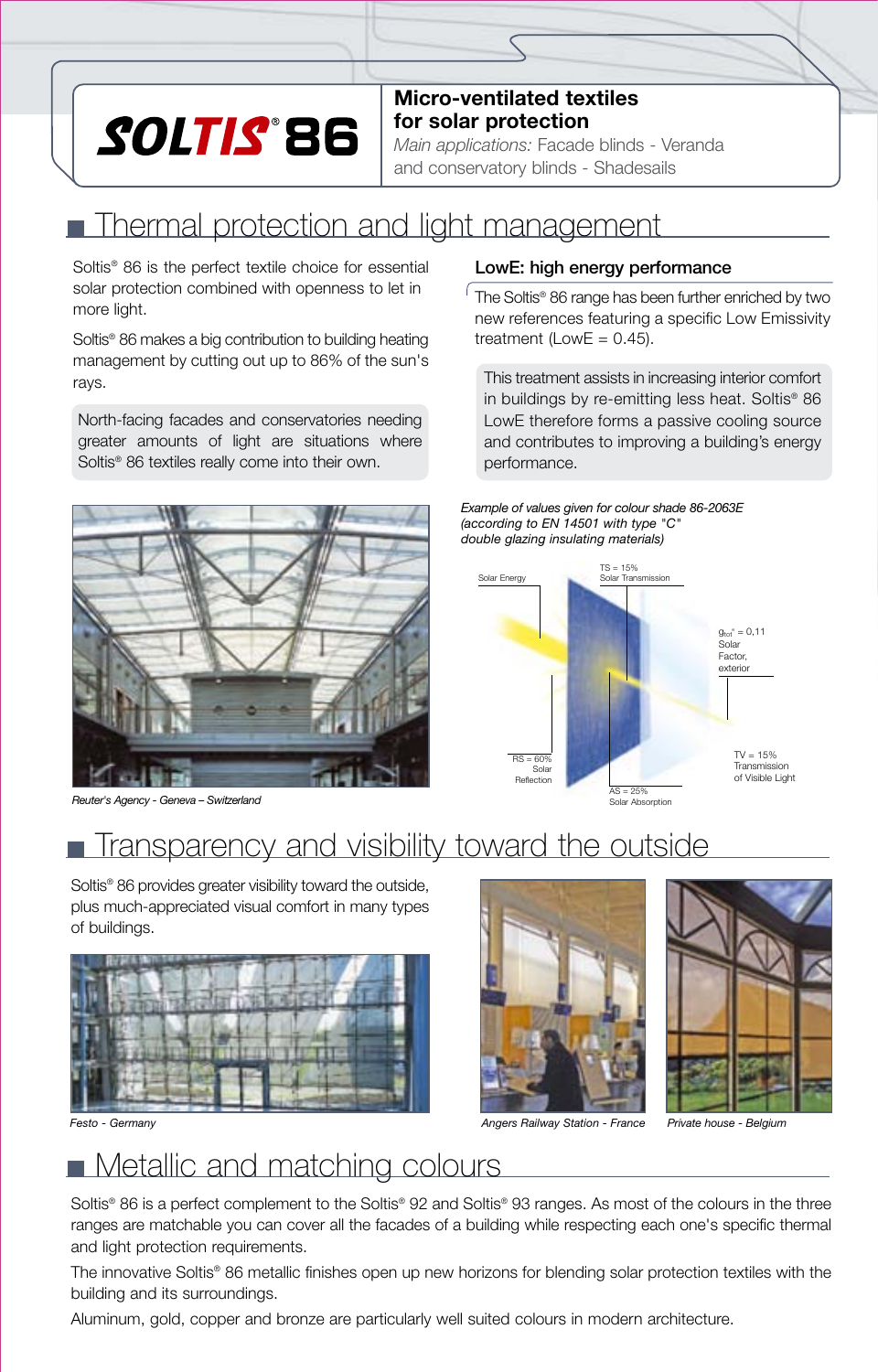

| LowE 86-2061 E<br>۰<br>$\ddot{\phantom{0}}$<br>33<br>20000<br>$\ddot{\phantom{a}}$<br>:::::<br>1.1111<br>¥<br>∷<br>$\overline{\phantom{a}}$<br>۰<br>٠<br>19322<br>▒<br>8888<br>₩<br>Ħ<br>w<br>$\ddot{\phantom{a}}$<br>▒<br>:::::<br>98<br>٥<br>đ<br>ă<br>H<br><b>SIGN</b><br>----------------<br>----------------<br>$\blacksquare$<br>$\frac{1}{2} \left( \frac{1}{2} \right) \frac{1}{2} \left( \frac{1}{2} \right) \frac{1}{2}$<br>₩<br>:::::::::::::<br>----<br>::::::::::::::::: | LowE 86-2063 E<br>NG 2<br>$\mathcal{F}(\mathbf{w})$<br>计文件文件文件 经预期的经营的 网络阿拉伯的 医肾上腺炎 计数据分析 医水杨酸 医水杨酸 医水杨酸盐 医水杨酸<br>5353<br>▒<br>u<br>ä<br><b>BEERE</b><br>W.<br>45.46<br>B<br>00000<br>н<br>92<br>۰<br>88<br>×<br>i<br>E<br>a<br>. .<br>٠<br>:::<br>$\mathbf{H}$<br>W<br>в<br>÷<br>88<br>F<br>÷<br>111<br>$\cdots$<br>$\bullet$<br>œ<br>▒<br>HE<br>ŧ<br>ă<br>::::<br>٥<br>S.<br>m<br>::::::<br>в<br>ŧ<br>٠<br>۰<br>:::::::<br>$\qquad \qquad \bullet$<br>E<br>۰ |
|---------------------------------------------------------------------------------------------------------------------------------------------------------------------------------------------------------------------------------------------------------------------------------------------------------------------------------------------------------------------------------------------------------------------------------------------------------------------------------------|----------------------------------------------------------------------------------------------------------------------------------------------------------------------------------------------------------------------------------------------------------------------------------------------------------------------------------------------------------------------------------------------------------------------------------------------------------------|

86-2048 86-2046 86-3046\*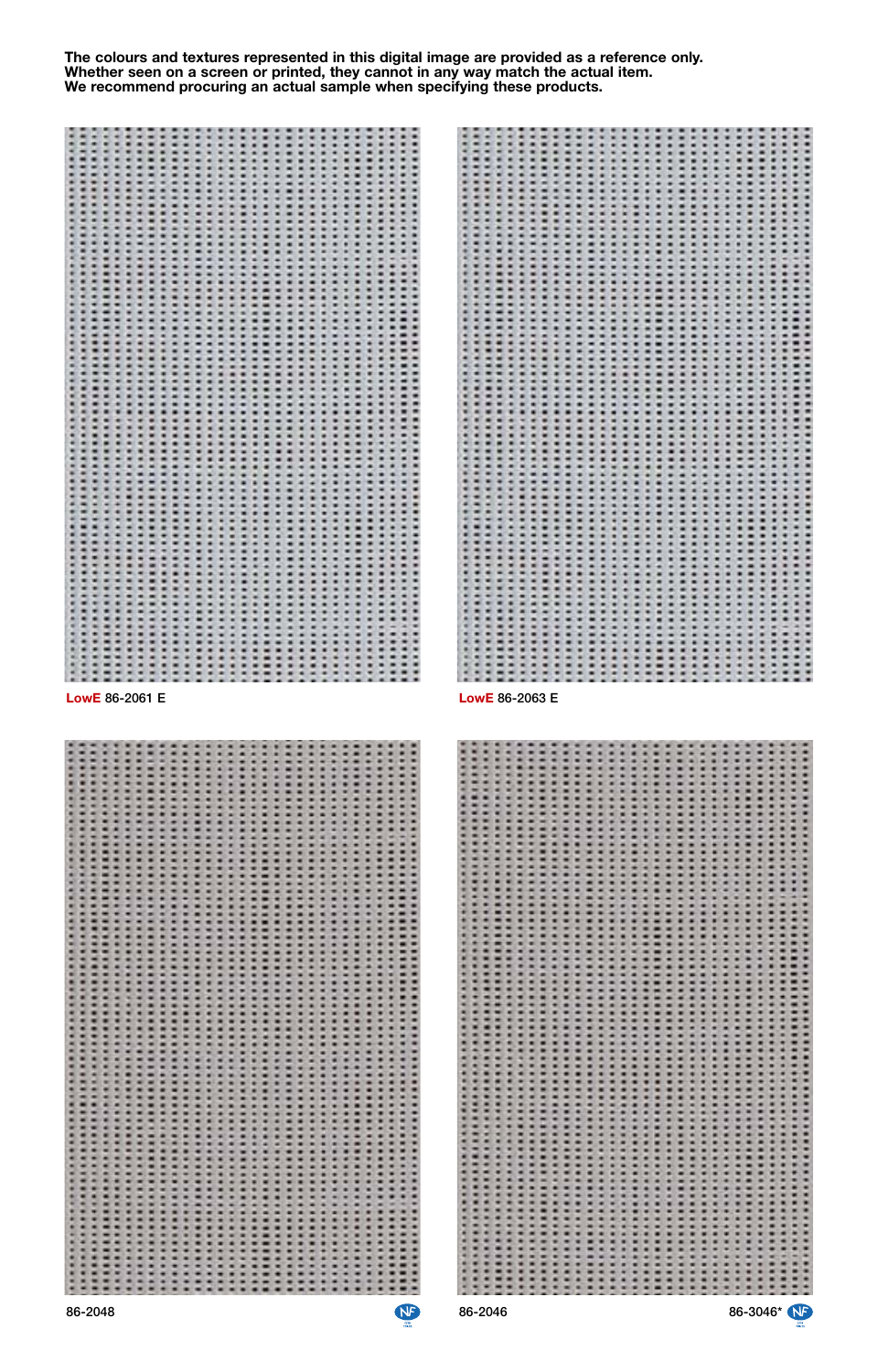

 $*$  = Roll-width is 267 cm

All Soltis® 86 colours are also available in Soltis® 92.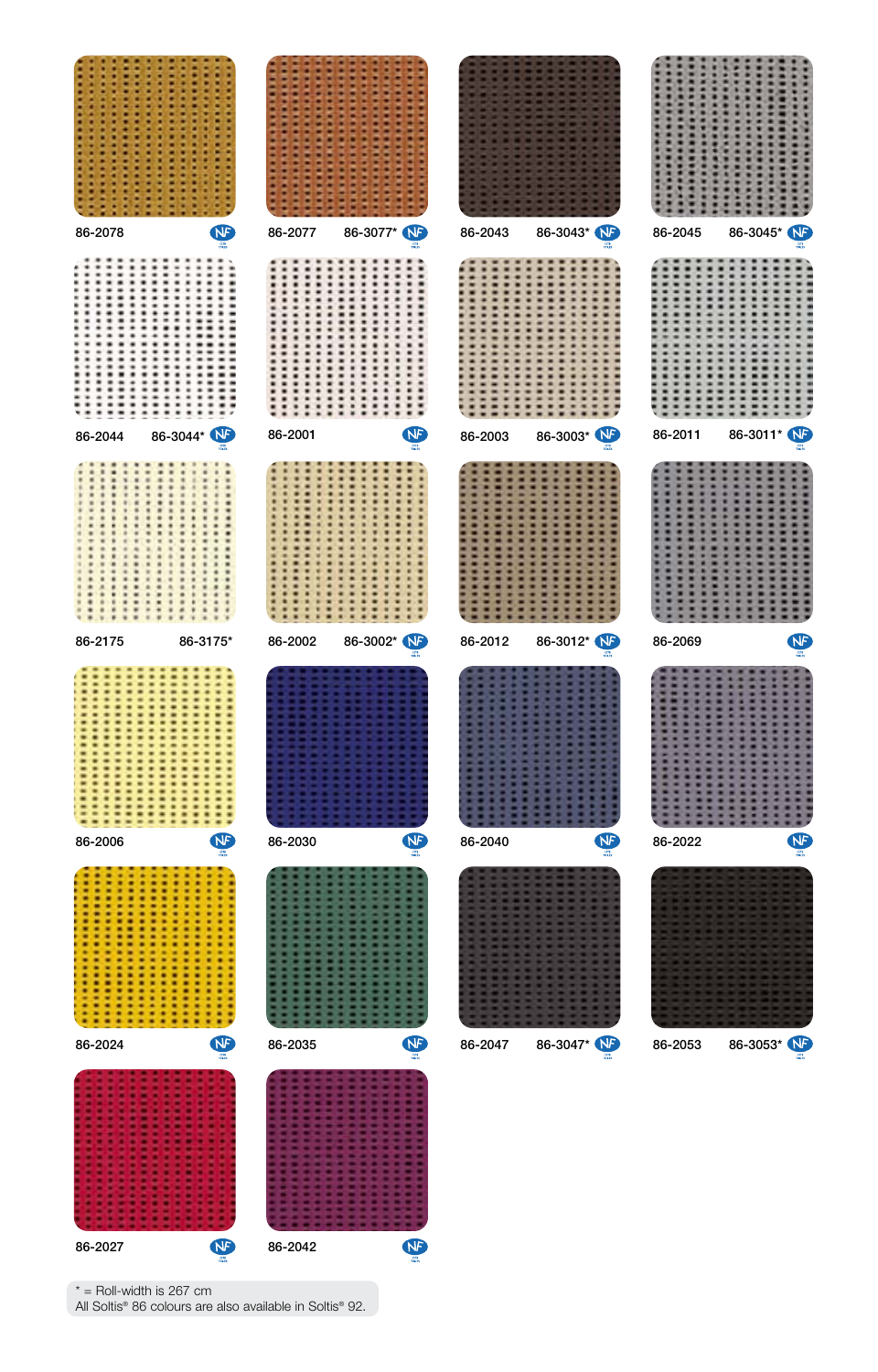



Made using the exclusive patented Précontraint<sup>®</sup> Ferrari<sup>®</sup> technology, Soltis® textiles are maintained under tension throughout the whole manufacturing cycle.

This gives very considerable dimensional stability. Textiles keep their shape, both during installation and when in use. Soltis® textiles combine strength, thinness and light weight.

### These textiles carry the "NF Toiles" label

The French NF Toiles label guarantees that solar protection textiles maintain a high level of quality and homogeneity. Soltis® certified textiles meet the NF label's thermo-optical, mechanical and longevity requirements.



### Solar and light properties (according to EN 14501)

| Reference       | TS |    | RS AS | TV<br>n-h | TV<br>n-n | $g_{\text{tot}}$ <sup>e</sup> | $g_{\text{tot}}$ | <b>NCS</b><br>Codification |
|-----------------|----|----|-------|-----------|-----------|-------------------------------|------------------|----------------------------|
| 86-2001         | 29 | 58 | 13    | 26        | 15        | 0.20                          | 0.38             | 1003 R 05 B                |
| 86-2002 86-3002 | 26 | 47 | 27    | 22        | 12        | 0.18                          | 0.42             | 2010 Y 30 R                |
| 86-2003 86-3003 | 21 | 45 | 34    | 19        | 15        | 0.16                          | 0.42             | 2005 Y 50 R                |
| 86-2006         | 25 | 55 | 20    | 23        | 14        | 0.18                          | 0.39             | 0030 Y 10 R                |
| 86-2011 86-3011 | 24 | 41 | 35    | 22        | 15        | 0.18                          | 0.44             | 2502 <sub>B</sub>          |
| 86-2012 86-3012 | 19 | 27 | 54    | 18        | 15        | 0.16                          | 0.48             | 4010 Y 30 R                |
| 86-2022         | 21 | 33 | 46    | 16        | 17        | 0.16                          | 0.46             | 5010 R 70 B                |
| 86-2024         | 29 | 46 | 25    | 25        | 14        | 0.20                          | 0.42             | 0765 Y 17 R                |
| 86-2027         | 28 | 37 | 35    | 18        | 17        | 0.21                          | 0.45             | 1473 Y 95 R                |
| 86-2030         | 24 | 25 | 51    | 16        | 16        | 0.18                          | 0.48             | 5050 R 70 B                |
| 86-2035         | 17 | 13 | 70    | 17        | 16        | 0.15                          | 0.52             | 4837 B 77 G                |
| 86-2040         | 22 | 13 | 65    | 21        | 18        | 0.18                          | 0.52             | 6020 R 90 B                |
| 86-2042         | 22 | 15 | 63    | 18        | 15        | 0.17                          | 0.51             | 5040 R 20 B                |
| 86-2043 86-3043 | 12 | 10 | 78    | 11        | 13        | 0.12                          | 0.53             | 7404 Y 51 R                |

Reference TS RS AS TV TV  $g_{tot}^e$ <br>n-h n-n  $q_{\text{tot}}$ Codification<br>NCS 86-2044 86-3044 32 59 9 30 14 0.21 0.38 0501 Y 17 R 86-2045 86-3045 14 29 57 14 13 0.12 0.47 / 86-2046 86-3046 21 43 36 20 14 0.16 0.43 / A 86-2046 86-3046 19 58 23 19 14 0.14 0.38 / B 86-2047 86-3047 16 7 77 16 15 0.14 0.54 / 86-2048 22 42 36 22 16 0.17 0.43 / 86-2053 86-3053 15 5 80 15 13 0.14 0.54 S 8500 N 18 58 24 17 14 0.13 0.38 / 86-2061 E 18 61 21 17 14 0.13 0.37 / B 86-2063 E 15 60 25 15 13 0.11 0.37 / 86-2069 15 22 63 15 14 0.13 0.49 S 4502 B 86-2077 86-3077 20 35 45 16 15 0.15 0.45 / 86-2078 20 35 45 17 17 0.15 0.45 / 86-2175 86-3175 28 57 15 26 14 0.19 0.39 / A 86-2061 F

TS: Solar Transmission as a % RS: Solar Reflection as a % AS: Solar Absorption as a % TS + RS + AS =  $100\%$  of the incident energy

TVn-h : Normal-hemispherical Light Transmission as a % TVn-n : Normal-normal Light Transmission as a %

g<sub>tot</sub>e : External solar factor g<sub>tot</sub>: Internal solar factor C type glazing: insulating, slightly emissive double glazing in position 3 (4 + 16 + 4; Argon filled). A: Aluminum side exposed to the sun B: Colored side exposed to the sun

## **SOLTIS B6** Technical features



Visibility toward the outside





Low **Emissivity** 



Long life **Flame** Easy **Flame** Easy maintenance



**Tear** resistance



retardant





100% recyclable textile



**Fungistatic** treatment





Won't sag **Supple Eungistatic** Space-saving